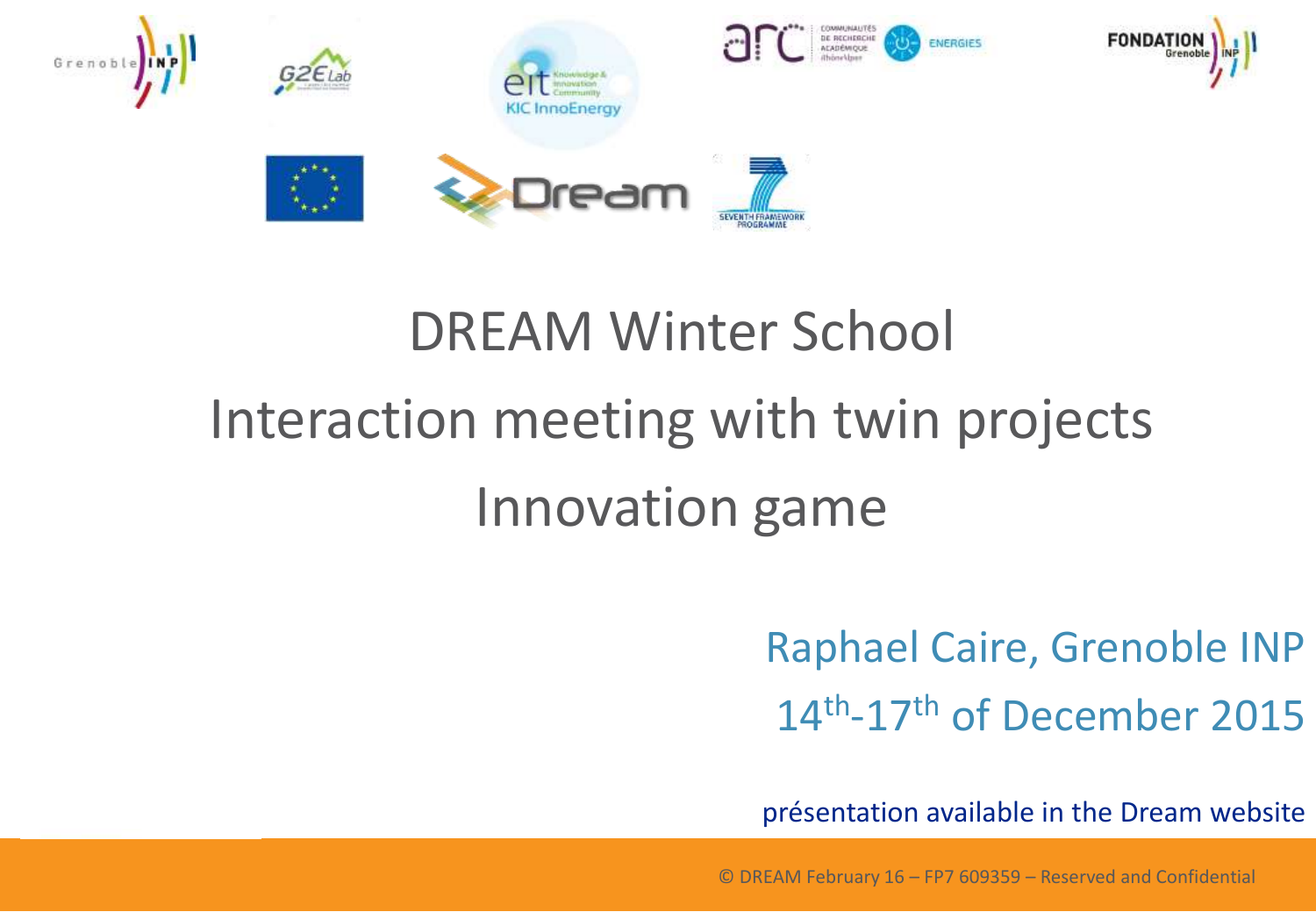### **Warm welcome in Grenoble**



Population 447 000 residents





#### Higher education 62 000 students

11 % of the population are students 45 % of the students are in Science 11 % are foreign students

### Research

#### 15 000 researchers

11 000 in public institutions 4000 in private organizations



#### One of the foremost scientific and technological center in Europe

5 European research centers 8 national research centers 230 laboratories

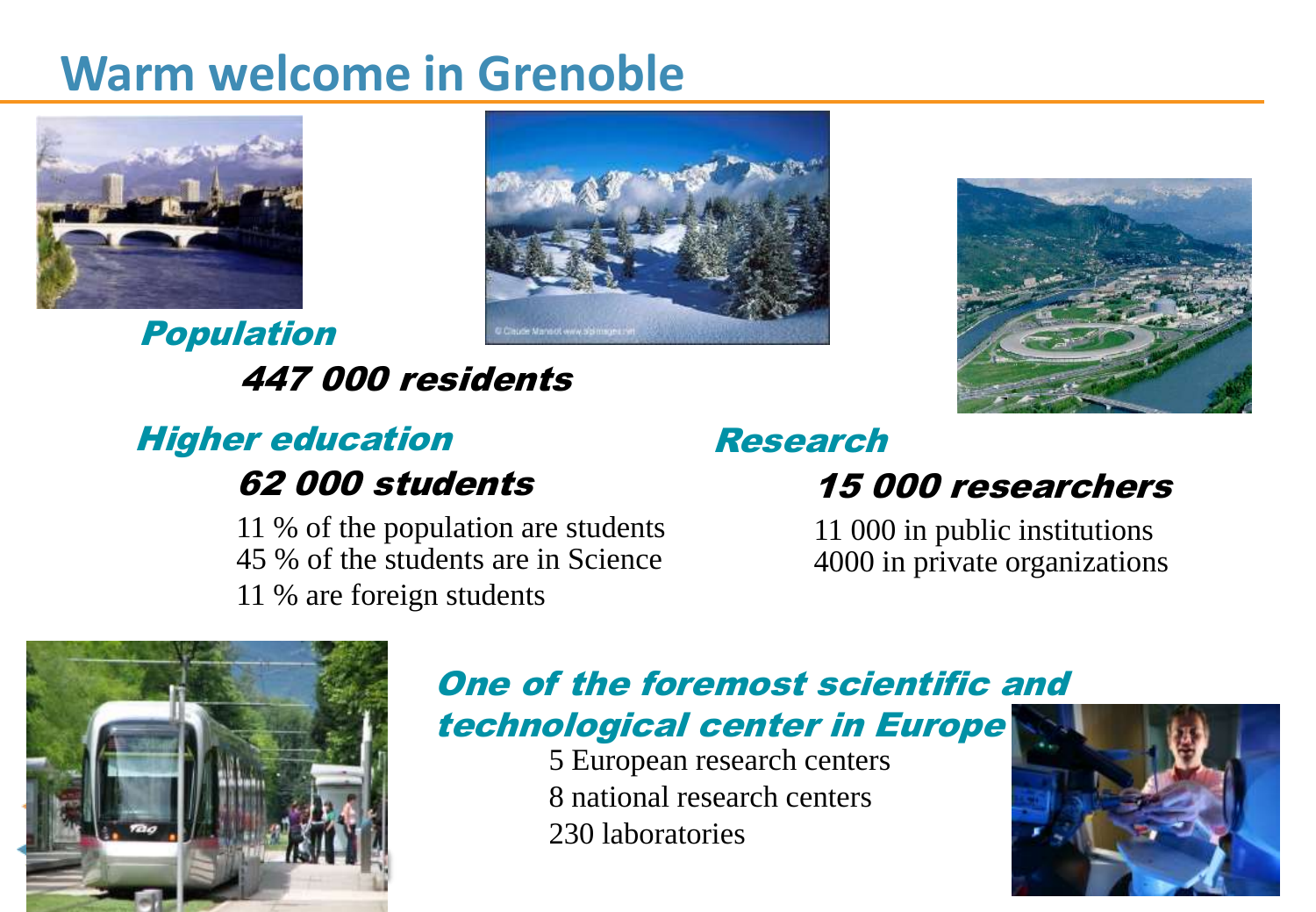### **Winter School in Grenoble INP**

- Winter school about distributed intelligence for Smart Grids
- From  $14<sup>th</sup>$  to  $17<sup>th</sup>$  of December 2015
- Speakers:
	- Keynote speakers (from DREAM: Nikos Hatziargyriou, Rene Kamphuis, among others)
	- Speakers from 711 twins project
	- Other invited speaker from key university in Smart Grid (UPC)
- Interactive session focus on the distribution of intelligence and end user participation to energy and balancing markets
- With students from KIC Innoenergy



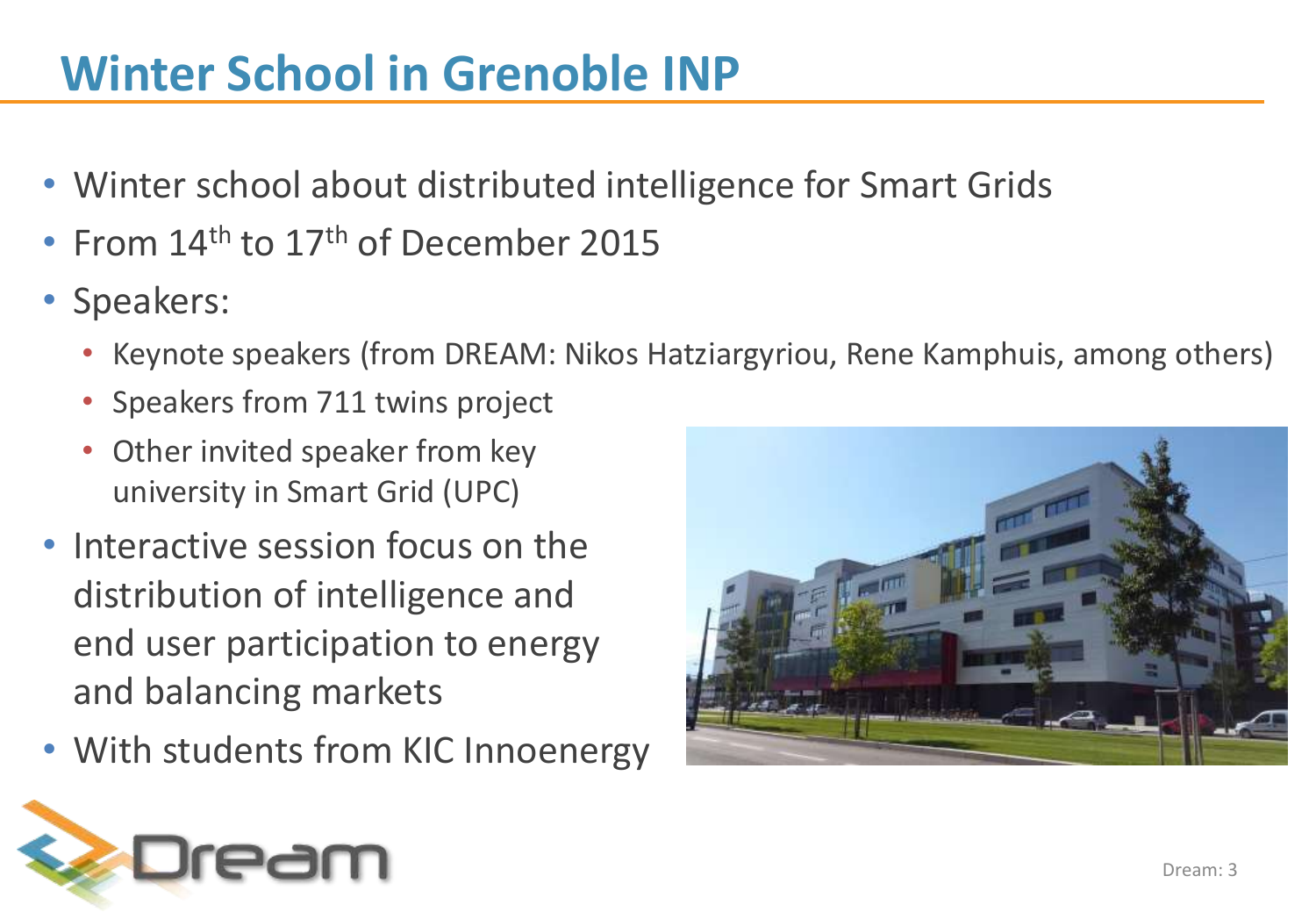| <b>December</b><br>2015                                                              | Monday 14th                                                                                                                                                                    |                                                                                                                                                                                                                                                                                     | Tuesday 15th                                                                                                                                                                                                                                                                                                   |                                                                                                                                                                                                                                                                                                                                | <b>Wednesday 16th</b>                                                                                                                                                                                                                              |                                                                                                                                                                                                                                                                                    | Thusrday 17th                                                                                                                                                                                                                                  |                                                                                                                                                                                                                                                             |
|--------------------------------------------------------------------------------------|--------------------------------------------------------------------------------------------------------------------------------------------------------------------------------|-------------------------------------------------------------------------------------------------------------------------------------------------------------------------------------------------------------------------------------------------------------------------------------|----------------------------------------------------------------------------------------------------------------------------------------------------------------------------------------------------------------------------------------------------------------------------------------------------------------|--------------------------------------------------------------------------------------------------------------------------------------------------------------------------------------------------------------------------------------------------------------------------------------------------------------------------------|----------------------------------------------------------------------------------------------------------------------------------------------------------------------------------------------------------------------------------------------------|------------------------------------------------------------------------------------------------------------------------------------------------------------------------------------------------------------------------------------------------------------------------------------|------------------------------------------------------------------------------------------------------------------------------------------------------------------------------------------------------------------------------------------------|-------------------------------------------------------------------------------------------------------------------------------------------------------------------------------------------------------------------------------------------------------------|
|                                                                                      | <b>Morning</b>                                                                                                                                                                 | afternoon                                                                                                                                                                                                                                                                           | morning                                                                                                                                                                                                                                                                                                        | afternoon                                                                                                                                                                                                                                                                                                                      | morning                                                                                                                                                                                                                                            | afternoon                                                                                                                                                                                                                                                                          | morning                                                                                                                                                                                                                                        | afternoon                                                                                                                                                                                                                                                   |
| <b>Master</b><br><b>Students</b><br>(SGB,<br><b>KIC</b><br><b>SENSE &amp;</b><br>SC) | 09:30-10:00<br>Introduction<br>by R. Caire &<br>Maud<br>Demperat<br>10:15-12:15<br>Agent based<br>coordination<br>for Smart Grid<br>and Microgrid<br>by Nikos<br>Hatziargyriou | 13:45-15:15<br>Agent based<br>coordination<br>for Smart Grid<br>and Microgrid<br>Despina<br>Koukoula et<br>lasonas<br>Kouveliotis-<br>Lysikatos<br>15:30-17:00<br>Agent based<br>coordination<br>for market<br>issues by René<br>Kamphuis<br>17:00-19:00<br><b>SENSE</b><br>meeting | 09:30-10:30<br><b>UPC work</b><br>about agent<br>based control<br>by Andreas<br>Sumper<br>10:30-11:15<br><b>INCREASE</b><br><b>Agent Based</b><br>control view<br>by Grigoris<br>Papagiannis<br>11:30-12:15<br><b>IDEAL</b><br>"Congestion<br>management<br>at distribution<br>network",<br>Francisco<br>Ramos | 13:45-14:30<br>LV state<br>estimator and<br>voltage<br>control by<br>Ricardo Bessa<br>14:30-15:15<br><b>DREAM Agent</b><br><b>Based control</b><br>view by<br>Raphael Caire<br>& René<br>Kamphuis<br>15:30-17:30<br><b>Discussions</b><br>about Agent<br>based<br>coordination<br>in DSO<br>evolving<br>operational<br>systems | <b>INNOVATION</b><br><b>GAME</b><br>Immersion &<br>Inspiration:<br>Find essential<br>information in<br>order to fully<br>understand<br>the challenge<br>and direct<br>your search<br>for potential<br>solutions.<br><b>Restitution</b><br>Workshop | <b>INNOVATION</b><br><b>GAME</b><br><b>Creativity</b><br>Workshop:<br>Explore ideas<br>and develop<br>solutions.<br>"Creativity is<br>inventing,<br>experimenting<br>, growing,<br>taking risks,<br>breaking rules,<br>making<br>mistakes, and<br>having fun."<br>Mary Lou<br>Cook | <b>INNOVATION</b><br><b>GAME</b><br><b>Have Your</b><br>Concept<br>Challenged:<br>test and<br>improve your<br>solution.<br><b>Revise Your</b><br>Concept:<br>Develop a new<br>version of<br>your solution<br>based on<br>previous<br>comments. | <b>INNOVATION</b><br><b>GAME</b><br><b>Prepare Your</b><br>Pitch: Prepare<br>your<br>presentation<br>to show the<br>jury how great<br>your solution<br>is!<br>Pitch Time!<br>quickly and<br>simply define<br>your solution<br>and persuade<br>of its value. |
| <b>Twins</b><br>project<br>meeting<br><b>PhD</b><br><b>Students</b>                  |                                                                                                                                                                                |                                                                                                                                                                                                                                                                                     |                                                                                                                                                                                                                                                                                                                |                                                                                                                                                                                                                                                                                                                                | 09:00-10:30<br>Market in 711<br>projects<br>session<br>10:45-11:45<br>final<br>discussion                                                                                                                                                          |                                                                                                                                                                                                                                                                                    |                                                                                                                                                                                                                                                |                                                                                                                                                                                                                                                             |

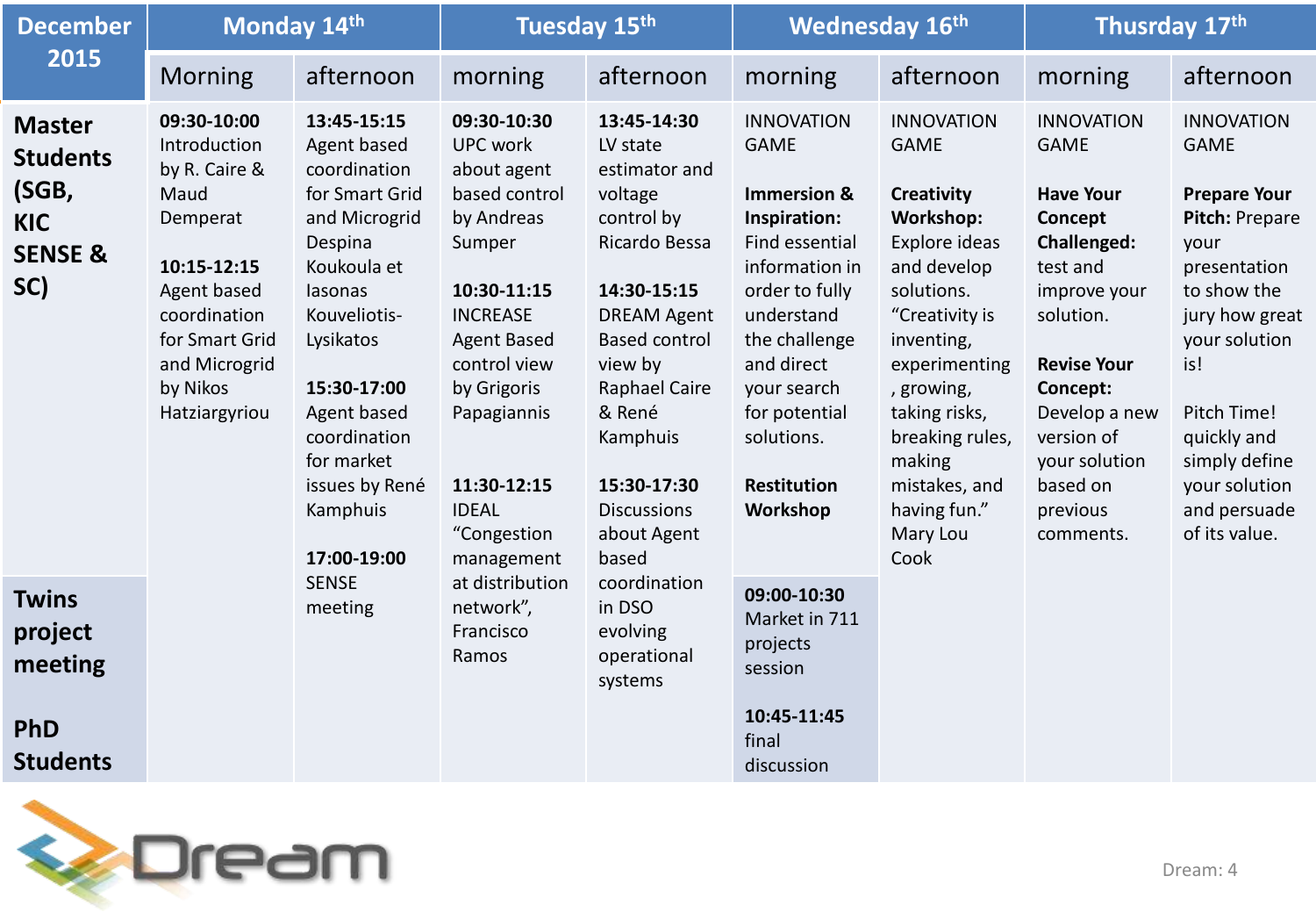









European Institute of **Innovation & Technology**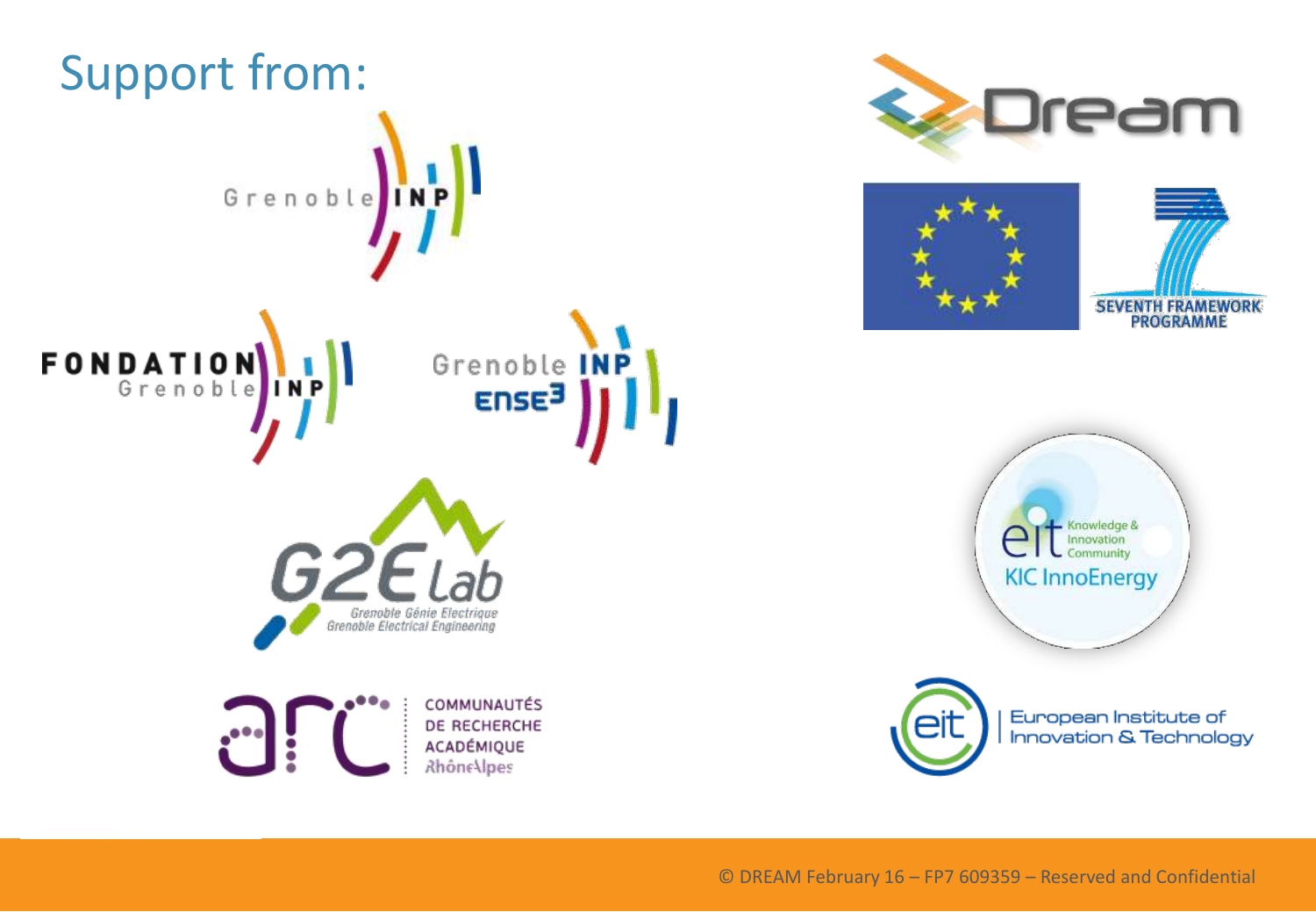### **Winter School in Grenoble INP – important points**